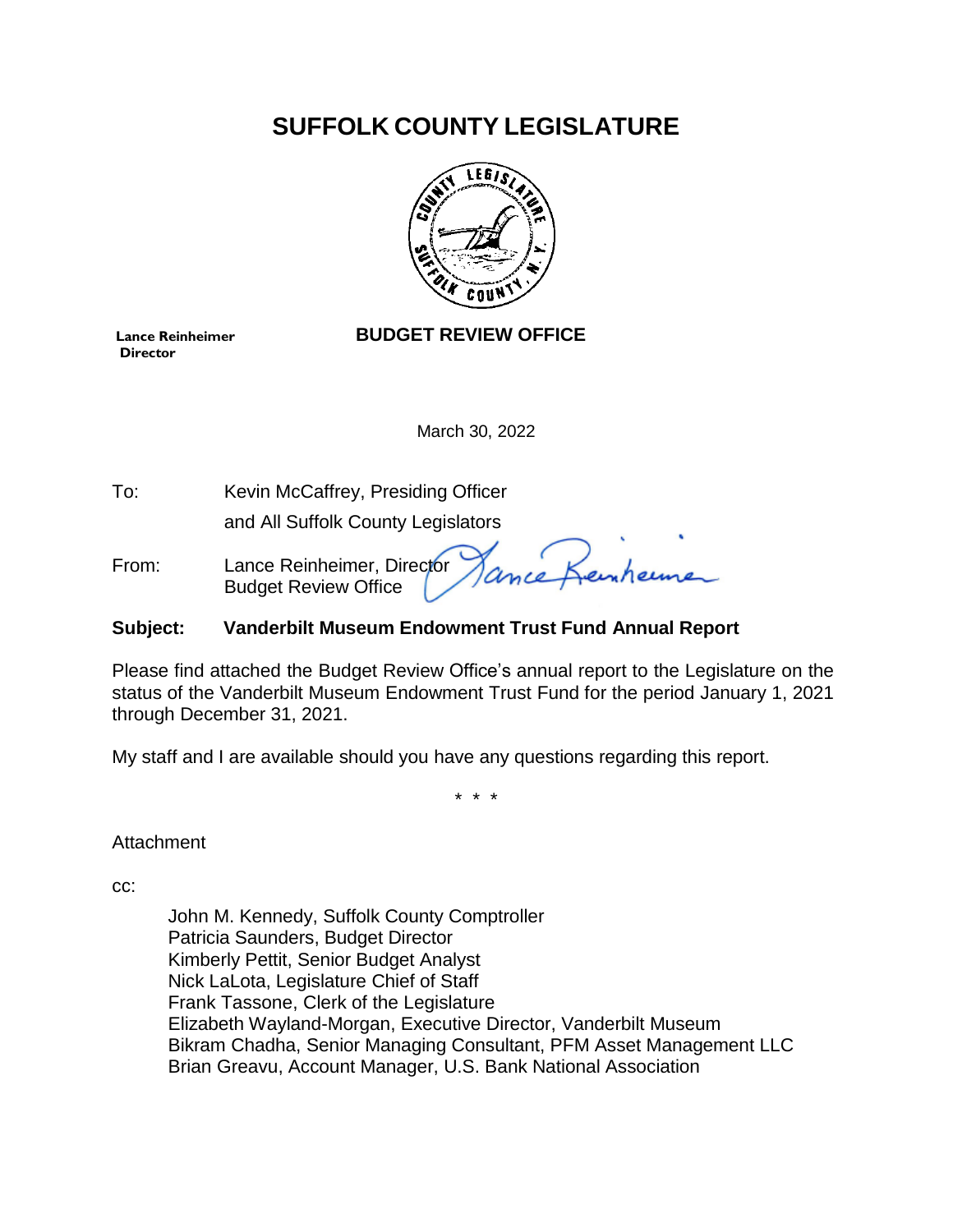# <span id="page-1-0"></span>**VANDERBILT MUSEUM ENDOWMENT TRUST FUND ANNUAL REPORT JANUARY 1, 2021 THROUGH DECEMBER 31, 2021**



**March 30, 2022**

**Lance Reinheimer, Director Budget Review Office Suffolk County Legislature Hauppauge, New York**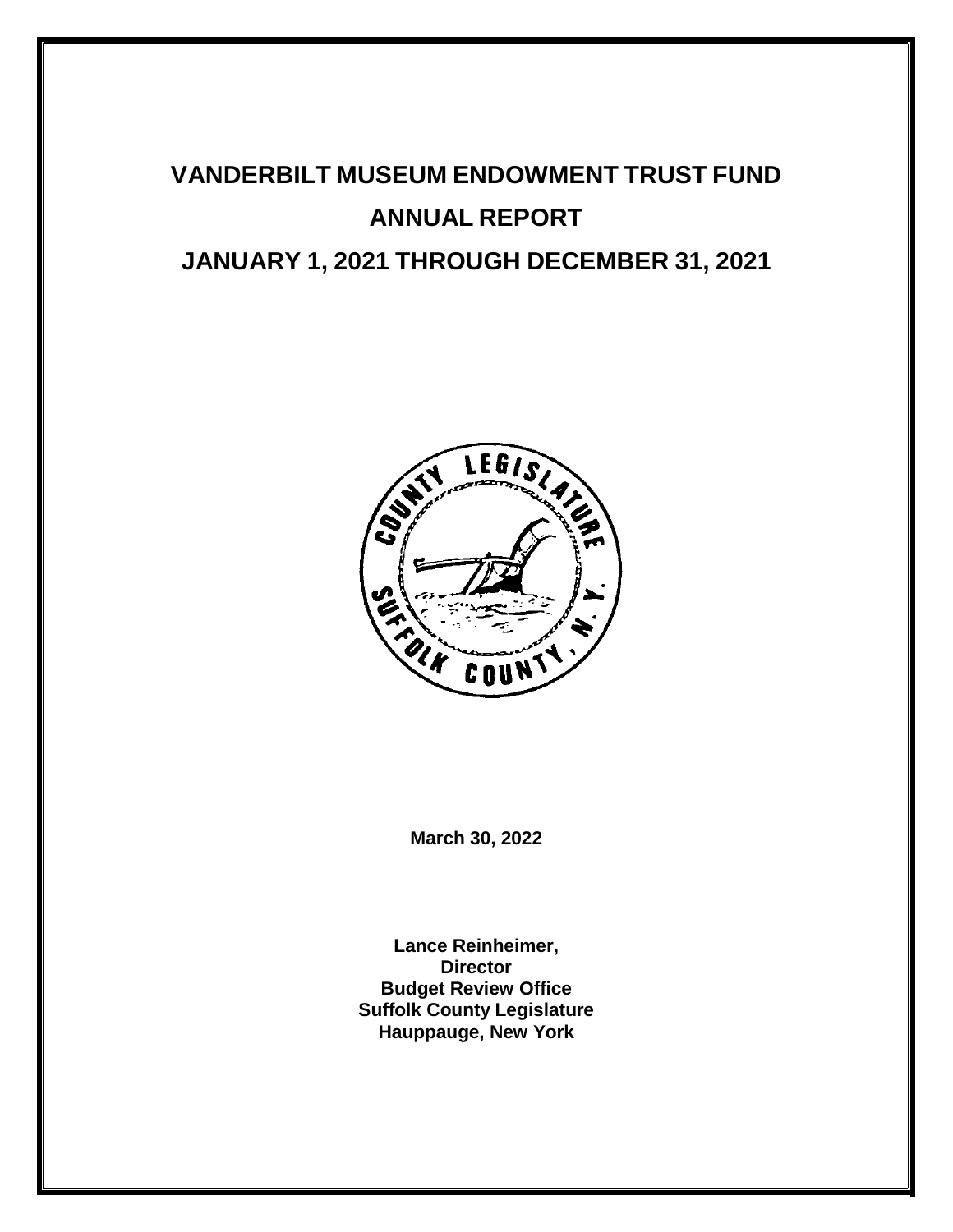### **Table of Contents**

## VANDERBILT MUSEUM ENDOWMENT TRUST FUND ANNUAL REPORT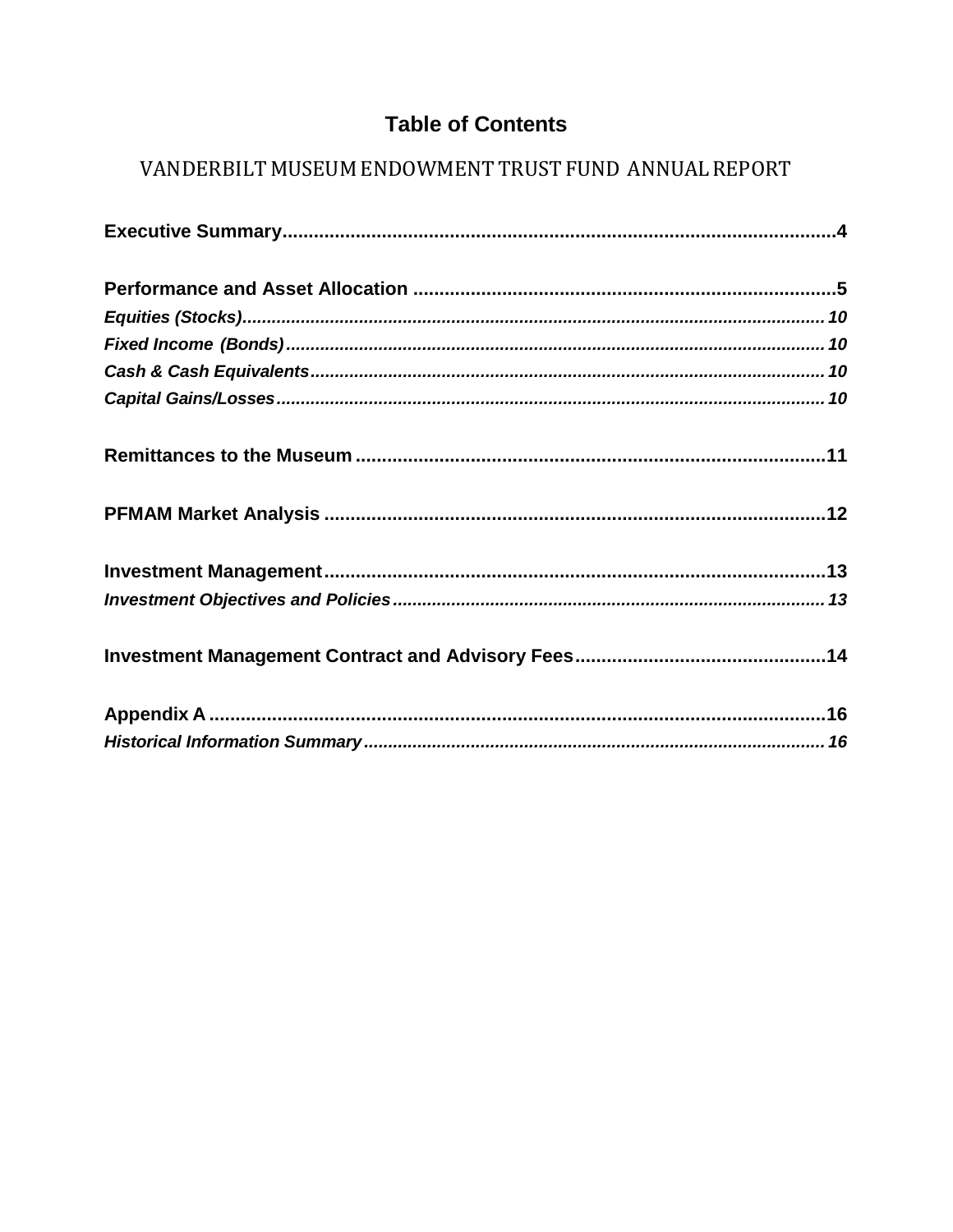## **Executive Summary**

<span id="page-3-0"></span>This is the required annual report on the status of the Suffolk County Vanderbilt Museum Endowment Trust Fund (Fund), for the period January 1, 2021 through December 31, 2021. The following table summarizes the change in account market value over the year, after distributions to the Vanderbilt Museum, investment advisory fees to PFM Asset Management LLC (PFMAM), and custodial fees to U.S. Bank National Association (U.S. Bank) that were paid in 2021. It also presents the effective performance of the fund without including those distributions. Market values exclude minor amounts of accrued income. Accrued income is income that has been earned in 2021 but not received by December 31, 2021.

| <b>Vanderbilt Trust Fund Performance Summary 2021</b>         |    |            |  |
|---------------------------------------------------------------|----|------------|--|
| <b>Market Value</b>                                           |    |            |  |
| Market Value, Dec 31, 2020                                    | \$ | 16,303,104 |  |
| Market Value, Dec 31, 2021                                    | \$ | 17,454,189 |  |
| Change in Account Value After Distributions                   | \$ | 1,151,085  |  |
| <b>Estimated Percent Increase Including Distributions</b>     |    | 7.06%      |  |
| 2021 Distributions                                            |    |            |  |
| Fees Paid to PFMAM                                            | \$ | (68, 245)  |  |
| Fees Paid to US Bank                                          | \$ | (4, 409)   |  |
| Distributions to Vanderbilt Museum                            | \$ | (464,000)  |  |
| <b>Total Distributions</b>                                    | \$ | (536, 654) |  |
| <b>Performance</b>                                            |    |            |  |
| Estimated Change in Account Value without Distributions       | \$ | 1,687,739  |  |
| <b>Estimated Percent Increase without Distributions</b>       |    | 10.35%     |  |
| Percent Increase as Calculated by PFMAM, Using Modified Dietz |    | 10.60%     |  |

Major findings include:

- The 2021 year-end market value of the Fund was \$17,454,189, an increase of \$1,151,085 from the 2020 year-end market value of \$16,303,104. This increase is net of \$464,000 in remittances to the Vanderbilt Museum, \$68,245 in advisory fees paid to PFMAM, and \$4,409 in custodial fees paid to U.S. Bank.
- The Fund's 2021 total annual return was 10.60% as calculated by PFMAM, the investment advisor, outperforming the blended benchmark by 2.03%.
- The \$464,000 disbursement to the Vanderbilt Museum was comprised of \$164,000, for repairs or upgrades to the property-wide security system, and \$300,000 for operating expenses as the Museum faced pandemic-related closures and capacity restrictions at its revenue-producing planetarium.
- A Request for Proposals (RFP) was issued after the expiration of the previous contract with the investment advisor. On December 14, 2021, a signed contract with PFMAM was executed, with a new, reduced fee schedule, and a term retroactive from July 30,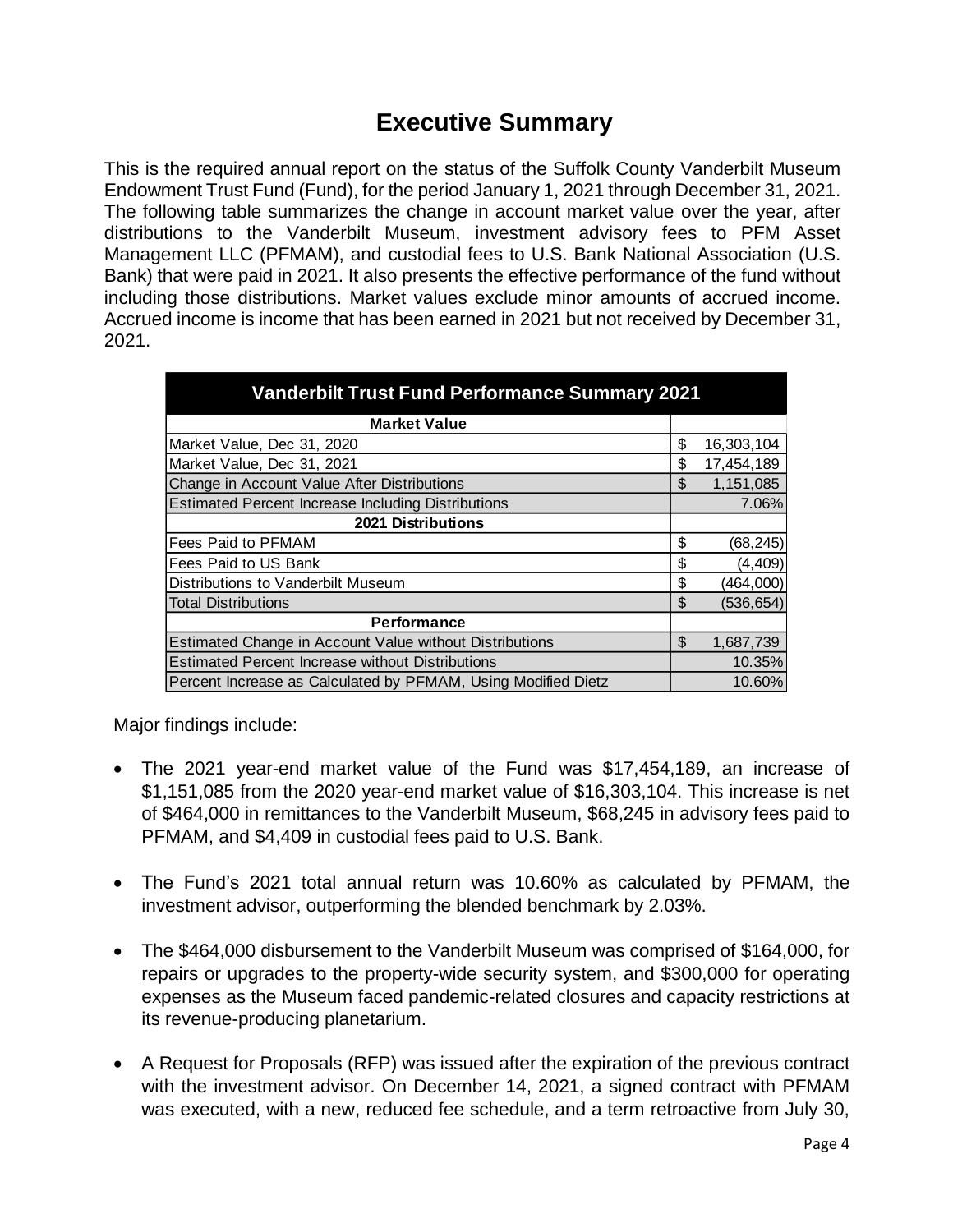<span id="page-4-0"></span>2021 through July 29, 2024. The lower fees will be adjusted retroactively in 2022.

- The Suffolk County 2021 Adopted Operating Budget included \$899,370 in Hotel Motel Tax revenue for the Vanderbilt Museum. However, Resolution No. 204-2021 allocated \$326,632 of American Rescue Plan (ARP) funding to the Hotel Motel Tax Fund for the Vanderbilt Museum. Therefore, the 2021 revenue from the Hotel Motel Tax Fund was increased to \$1,226,002, to reflect the additional ARP funding.
- Local Law No. 4-2021 (Resolution No. 976-2020) established the Vanderbilt Museum Enterprise Fund to provide a dedicated funding source for capital improvements at the Museum or to reimburse the County for debt service attributed to the Museum's capital projects after the effective date of the law. Beginning January 1, 2022, and continuing each year thereafter, the Fund will receive an annual disbursement equal to 2% of the market value of the Museum's endowment, provided the disbursement does not pierce the \$8.2 million corpus of the endowment. The new Vanderbilt Enterprise Fund (757) is included in the 2022 Adopted Operating Budget.
- PFMAM continues to recommend that the County adopt a more formal Investment Policy Statement (IPS) for governance of the Fund. The IPS would guide management and administration of the portfolio across varying market and economic environments and would outline standards of accountability in areas such as investment objectives, selection of investment managers, and control procedures.

## **Performance and Asset Allocation**

The Fund's total annual return for 2021, as calculated by PFMAM, was 10.60%, outperforming the blended benchmark of 8.57% by 2.03%. PFMAM uses a Modified Dietz methodology to calculate performance, which factors in the timing of cash flows. The returns are net of mutual fund fees but gross of (prior to deducting) PFM advisory fees, U.S. Bank custodial fees, and any distributions to the Vanderbilt Museum. U.S. Bank maintains the Fund in two accounts: dividends and interest are transferred monthly to a sub-account for income, while capital gains are re-invested.

The 2021 year-end market value of the Fund was \$17,454,189 (comprised of \$17,103,001 in the main account and \$351,188 in the income sub-account). This year-end market value represents a net increase of \$1,151,085, or 7.06%, from the \$16,303,104 market value at the start of the year. The year-end market value is net of \$464,000 in disbursements to the Museum during the course of the year and \$72,654 in bank and management fees.

The following graph details the Fund's month-ending market values during 2021. The market value increased to nearly \$17.5 million by December 31, 2021, a \$1.2 million increase from January 31, 2021. The largest decrease occurred during the month of September, when the market value decreased by nearly \$500,000, or 2.9%, compared to the end of August; however, this decrease was more than offset by a \$522,611 increase in October. The distributions to the Museum in February (\$96,000) and May (\$368,000)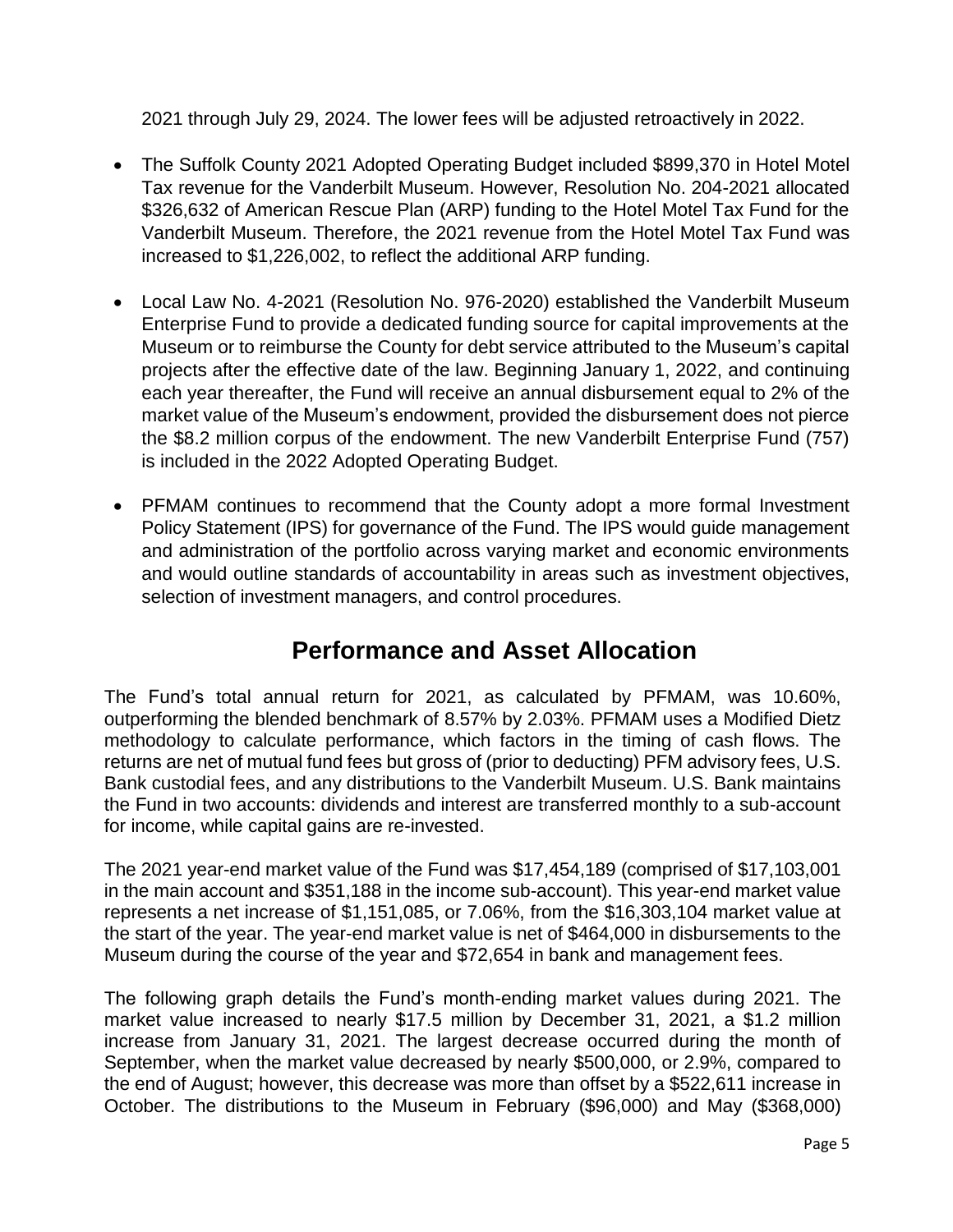

contributed to declines in market value during those months.

As demonstrated by the following graph, the fund has had a generally positive growth trend since the 2008 financial market crisis. The market value of the fund approached the \$8.2 million corpus of the endowment after a 33% decrease that year. Exceptions to the trend after 2008 include 2011 (an approximate 4% decrease from the prior year) and 2018 (an approximate 6% decrease from the prior year). The most significant growth in this period (15.1% increase) occurred during 2019.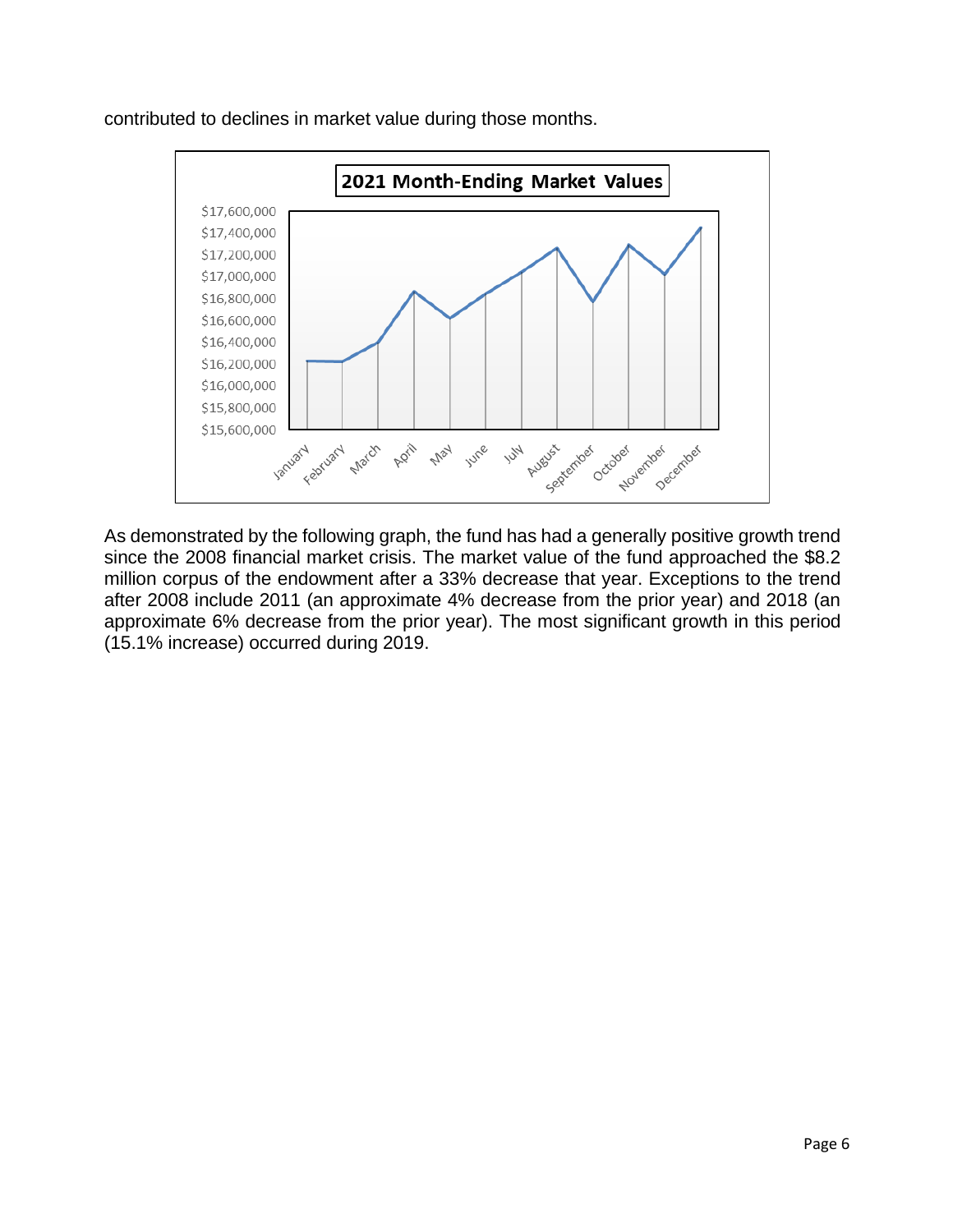

The following table includes information provided by PFMAM and summarizes the Fund's asset allocation and performance as of December 31, 2021. The Fund's 2021 total annual return was 10.60%, which outperformed the comparative blended benchmark of 8.57% by 2.03%. Since PFM started to actively manage the Fund on September 1, 2010, the annualized total return is 8.80% or 0.83% more than the blended benchmark of 7.97%. Further detail on asset allocation and performance of the listed investments is summarized on pages subsequent to the table.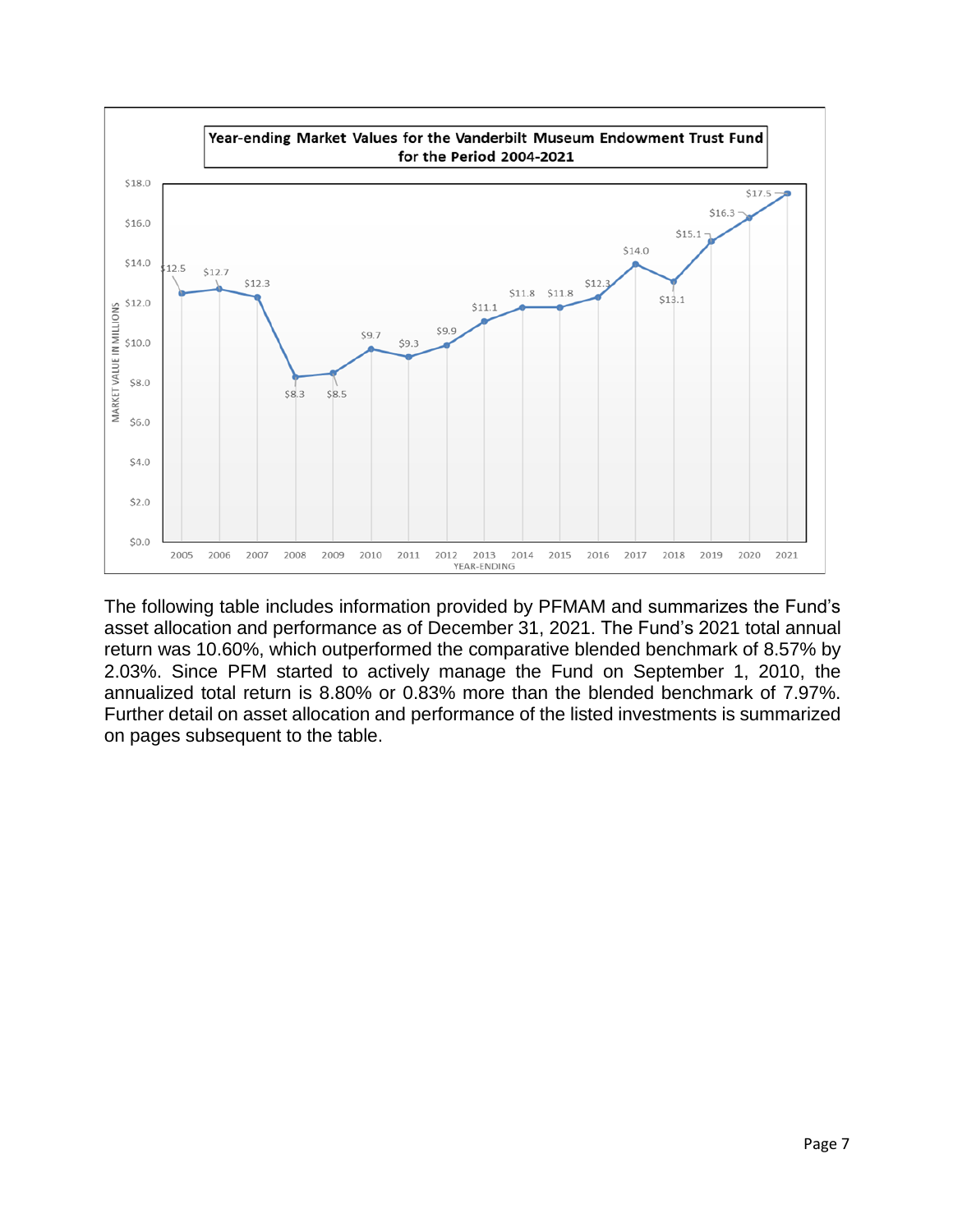| <b>Vanderbilt Museum Combined Assets</b>                                                  |               |                 |                    |                    |                    |              |       |              |              |                          |
|-------------------------------------------------------------------------------------------|---------------|-----------------|--------------------|--------------------|--------------------|--------------|-------|--------------|--------------|--------------------------|
| Asset Allocation & Performance As of December 31, 2021                                    |               |                 |                    |                    |                    |              |       |              |              |                          |
|                                                                                           | Allocation    | Performance (%) |                    |                    |                    |              |       |              |              |                          |
|                                                                                           | <b>Market</b> | $\%$            | 1                  | 2021               | 1                  | 2            | 3     | 5            | <b>Since</b> | Inception                |
|                                                                                           | Value (\$)    |                 | Quarte             |                    | Year               | Years        | Years | Years        | Inception    | Date                     |
| <b>Total Fund - Combined Assets</b>                                                       | 17,454,193    | 100.00          | 4.17               | 10.60              | 10.60              | 12.70        | 14.63 | 10.39        | 8.80         | 09/01/2010               |
| <b>Blended Benchmark</b>                                                                  |               |                 | 3.38               | 8.57               | 8.57               | 10.88        | 13.26 | 9.53         | 7.97         | 09/01/2010               |
| <b>Domestic Equity</b>                                                                    | 6,012,404     | 34.45           |                    |                    |                    |              |       |              |              |                          |
| Vanguard Total Stock Index ETF                                                            | 5,090,521     | 29.17           | 9.15               | 25.72              | 25.72              | 23.31        | 25.76 | 17.98        | 45.26        | 04/01/2020               |
| Russell 3000 Index                                                                        |               |                 | 9.28               | 25.66              | 25.66              | 23.25        | 25.79 | 17.97        | 45.19        | 04/01/2020               |
| Jensen Quality Growth Fund                                                                | 634,556       | 3.64            | 15.05              | 30.33              | 30.33              | 24.34        | 25.98 | 20.41        | 22.49        | 04/01/2019               |
| S&P 500                                                                                   |               |                 | 11.03              | 28.71              | 28.71              | 23.44        | 26.07 | 18.47        | 22.90        | 04/01/2019               |
| iShares Core S&P Mid-Cap ETF                                                              | 287,326       | 1.65            | 7.98               | 24.68              | 24.68              | 19.01        | 21.34 | 13.03        | 7.98         | 10/01/2021               |
| S&P MidCap 400                                                                            |               |                 | 8.00               | 24.76              | 24.76              | 19.08        | 21.41 | 13.09        | 8.00         | 10/01/2021               |
| <b>International Equity</b>                                                               | 2,977,894     | 17.06           |                    |                    |                    |              |       |              |              |                          |
| Vanguard Total International Stock ETF                                                    | 1,003,516     | 5.75            | 2.13               | 8.69               | 8.69               | 10.00        | 13.73 | 9.93         | 30.73        | 04/01/2020               |
| MSCI AC World ex USA (Net)                                                                |               |                 | 1.82               | 7.82               | 7.82               | 9.23         | 13.18 | 9.61         | 28.77        | 04/01/2020               |
| J. O. Hambro International Select                                                         | 691,896       | 3.96            | 6.33               | 9.21               | 9.21               | 19.02        | 19.03 | 13.71        | 12.24        | 01/01/2016               |
| MSCI AC World ex USA (Net)                                                                |               |                 | 1.82               | 7.82               | 7.82               | 9.23         | 13.18 | 9.61         | 8.74         | 01/01/2016               |
| Harding Loevner International Equity                                                      | 780,711       | 4.47            | 4.58               | 8.51               | 8.51               | 14.27        | 17.81 | 12.82        | 23.29        | 07/01/2020               |
| MSCI AC World ex USA (Net)                                                                |               |                 | 1.82               | 7.82               | 7.82               | 9.23         | 13.18 | 9.61         | 21.58        | 07/01/2020               |
| Artisan International Small-Mid                                                           | 131,954       | 0.76            | $-0.54$            | 3.97               | 3.97               | 17.73        | 23.73 | 16.07        | 3.97         | 01/01/2021               |
| Virtus KAR International Small-Mid Cap                                                    | 204,357       | 1.17            | $-0.47$            | 5.82               | 5.82               | 14.76        | 18.91 | 15.09        | 5.82         | 01/01/2021               |
| MSCI AC World ex USA Smid Cap Index (Net)                                                 |               |                 | 0.62               | 10.16              | 10.16              | 11.08        | 14.72 | 10.30        | 10.16        | 01/01/2021               |
| Hartford Schroders Emerging Markets Equity                                                | 165,460       | 0.95            | $-2.95$            | $-5.10$            | $-5.10$            | 8.29         | 12.71 | 11.24        | 4.27         | 03/01/2018               |
| MSCI EM (net)                                                                             |               |                 | $-1.31$            | $-2.54$            | $-2.54$            | 7.38         | 10.94 | 9.87         | 3.21         | 03/01/2018               |
| <b>Other Equity</b>                                                                       | 840,288       | 4.81            |                    |                    |                    |              |       |              |              |                          |
| Cohen & Steers Inst Realty Shares                                                         | 283,241       | 1.62            | 15.96              | 42.47              | 42.47              | 17.82        | 22.68 | 13.75        | 31.24        | 04/01/2021               |
| Principal RE Securities Inst Fund                                                         | 286,266       | 1.64            | 14.71              | 39.64              | 39.64              | 16.25        | 21.01 | 13.08        | 30.53        | 04/01/2021               |
| MSCI US REIT Index                                                                        |               |                 | 16.32              | 43.06              | 43.06              | 14.99        | 18.50 | 10.78        | 31.54        | 04/01/2021               |
| SPDR Bloomberg Convertible Securities ETF                                                 | 270,781       | 1.55            | $-1.78$            | 2.26               | 2.26               | 25.23        | 24.28 | 16.86        | $-1.78$      | 10/01/2021               |
| <b>Bloomberg Liquid US Convertibles Index</b>                                             |               |                 | $-1.65$            | 3.07               | 3.07               | 26.17        | 25.03 | 17.63        | $-1.65$      | 10/01/2021               |
| <b>Fixed Income</b>                                                                       | 7,374,020     | 42.25           |                    |                    |                    |              |       |              |              |                          |
| <b>Baird Core Plus</b>                                                                    | 1,669,331     | 9.56            | $-0.12$            | $-1.02$            | $-1.02$            | 3.77         | 5.85  | 4.30         | 3.86         | 05/01/2014               |
| Blmbg. U.S. Aggregate                                                                     |               |                 | 0.01               | $-1.55$            | $-1.55$            | 2.88         | 4.79  | 3.57         | 3.16         | 05/01/2014               |
| DoubleLine Core Fixed Income                                                              | 794,919       | 4.55            | $-0.23$            | $-0.34$            | $-0.34$            | 2.59         | 4.36  | 3.53         | 3.02         | 09/01/2017               |
| PGIM Total Return Bond                                                                    | 2,109,987     | 12.09           | 0.30               | $-1.15$            | $-1.15$            | 3.37         | 5.90  | 4.72         | 4.08         | 09/01/2017               |
| Blmbg. U.S. Aggregate                                                                     |               |                 | 0.01               | $-1.55$            | $-1.55$            | 2.88         | 4.79  | 3.57         | 3.27         | 09/01/2017               |
| Voya Intermediate Bond                                                                    | 1,094,384     | 6.27            | $-0.10$            | $-1.03$            | $-1.03$            | 3.42         | 5.58  | 4.23         | 3.42         | 01/01/2020               |
| Blmbg. U.S. Aggregate                                                                     |               |                 | 0.01               | $-1.55$            | $-1.55$            | 2.88         | 4.79  | 3.57         | 2.88         | 01/01/2020               |
|                                                                                           |               |                 |                    |                    |                    |              |       |              |              |                          |
| iShares Intermediate-Term Corporate Bond ETF<br>ICE BofAML U.S. Corporate 5-10 Year Index | 407,896       | 2.34            | $-0.58$<br>$-0.43$ | $-1.65$<br>$-1.41$ | $-1.65$            | 3.83<br>4.11 | 7.23  | 4.89<br>5.23 | 3.99<br>4.24 | 10/01/2019<br>10/01/2019 |
|                                                                                           |               | 1.07            | $-0.93$            | $-2.30$            | $-1.41$<br>$-2.30$ |              | 7.41  |              |              |                          |
| <b>MFS Emerging Markets Debt</b>                                                          | 186,617       |                 |                    |                    |                    | 2.78         | 6.44  | 4.68         | N/A          | 01/01/2022               |
| JPM EMBI Global Diversified                                                               |               |                 | $-0.44$            | $-1.80$            | $-1.80$            | 1.67         | 5.94  | 4.65         | N/A          | 01/01/2022               |
| MainStay MacKay High Yield Corp Bond Fund                                                 | 153,832       | 0.88            | 0.29               | 5.35               | 5.35               | 5.31         | 7.82  | 5.72         | 2.46         | 06/01/2021               |
| ICE BofAML High Yield Master II                                                           |               |                 | 0.64               | 5.35               | 5.35               | 5.76         | 8.57  | 6.09         | 2.97         | 06/01/2021               |
| Vanguard Total Bond Market Index-Adm                                                      | 98,457        | 0.56            | $-0.09$            | $-1.67$            | $-1.67$            | 2.92         | 4.82  | 3.58         | 2.81         | 05/01/2012               |
| Blmbg. U.S. Aggregate                                                                     |               |                 | 0.01               | $-1.55$            | $-1.55$            | 2.88         | 4.79  | 3.57         | 2.85         | 05/01/2012               |
| iShares Preferred and Income Securities ETF                                               | 443,075       | 2.54            | 2.64               | 7.09               | 7.09               | 7.51         | 10.15 | 6.63         | 1.88         | 09/01/2021               |
| ICE Exchange-Listed Preferred & Hybrid Securities                                         |               |                 | 2.73               | 7.75               | 7.75               | 8.16         | 11.49 | N/A          | 1.99         | 09/01/2021               |
| PIMCO Commodity Real Return Strategy                                                      | 415,522       | 2.38            | $-0.27$            | 33.48              | 33.48              | 16.00        | 14.74 | 5.99         | 8.66         | 06/01/2021               |
| <b>Bloomberg Commodity Index Total Return</b>                                             |               |                 | $-1.56$            | 27.11              | 27.11              | 10.97        | 9.86  | 3.66         | 6.86         | 06/01/2021               |
| <b>Cash Equivalent</b>                                                                    | 249,587       | 1.43            |                    |                    |                    |              |       |              |              |                          |
| <b>First American Government Obligation</b>                                               | 249,587       | 1.43            | 0.01               | 0.02               | 0.02               | 0.19         | 0.82  | 0.98         | 0.46         | 09/01/2010               |
| Returns are net of mutual fund fees.                                                      |               |                 |                    |                    |                    |              |       |              |              |                          |
| Returns are expressed as percentages.                                                     |               |                 |                    |                    |                    |              |       |              |              |                          |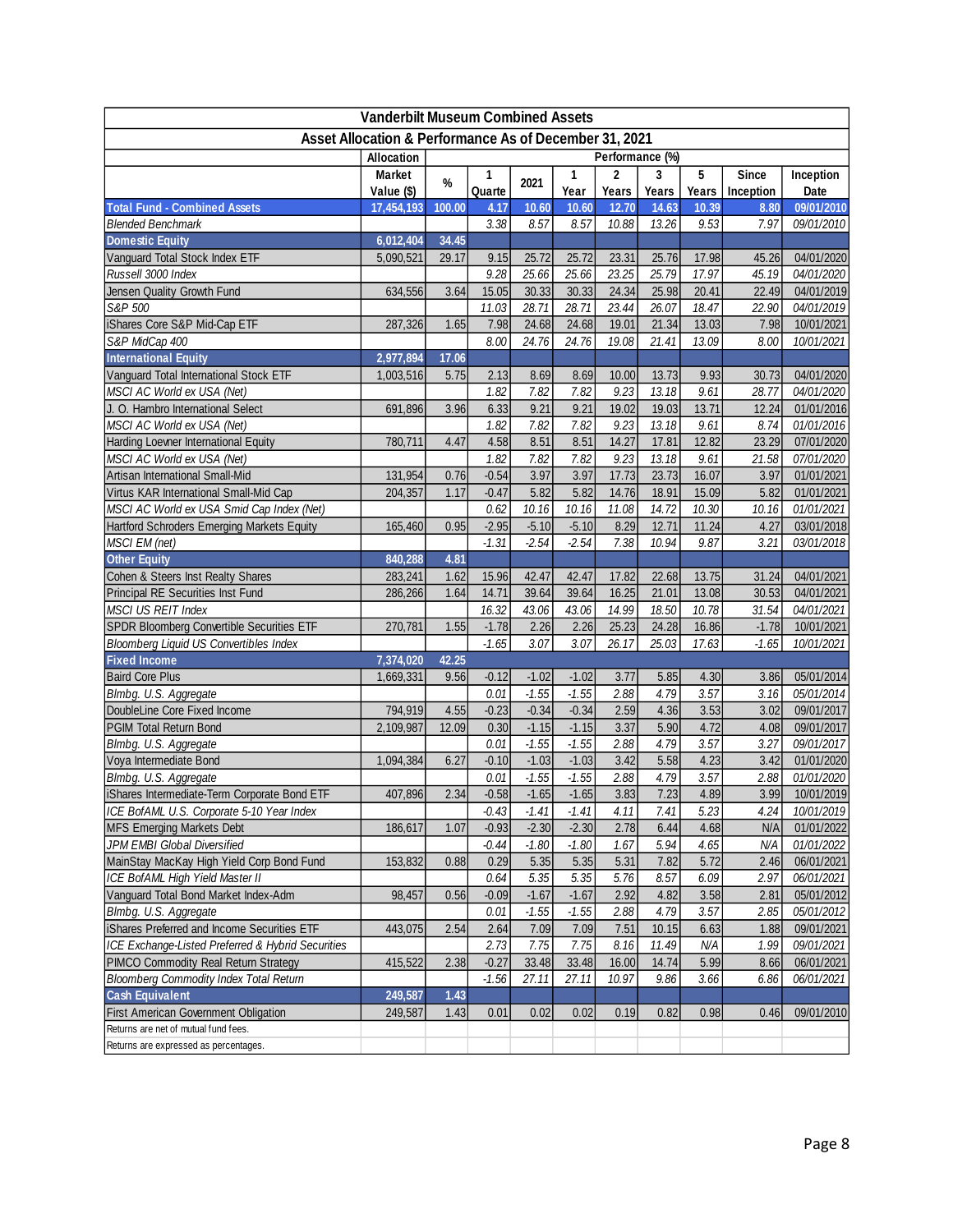The pie chart that follows is based on data from PFMAM and demonstrates the Fund's yearend asset allocation: 56.3% equity, 42.3% fixed income, and 1.4% cash and equivalents. The year-end statement from US Bank categorized some of the investments differently than PFMAM (including the "other equity", preferred equity, and commodities allocations), and therefore found a slightly different asset allocation: 57.2% equity, 41.4% fixed income, and 1.4% cash and equivalents.

The asset allocation, as calculated by either entity, complied with the allocation directive of Resolution No. 286-2014. That resolution allowed a 50/50 split between fixed securities and equities, with a range of 10%-20%, as determined by market conditions.

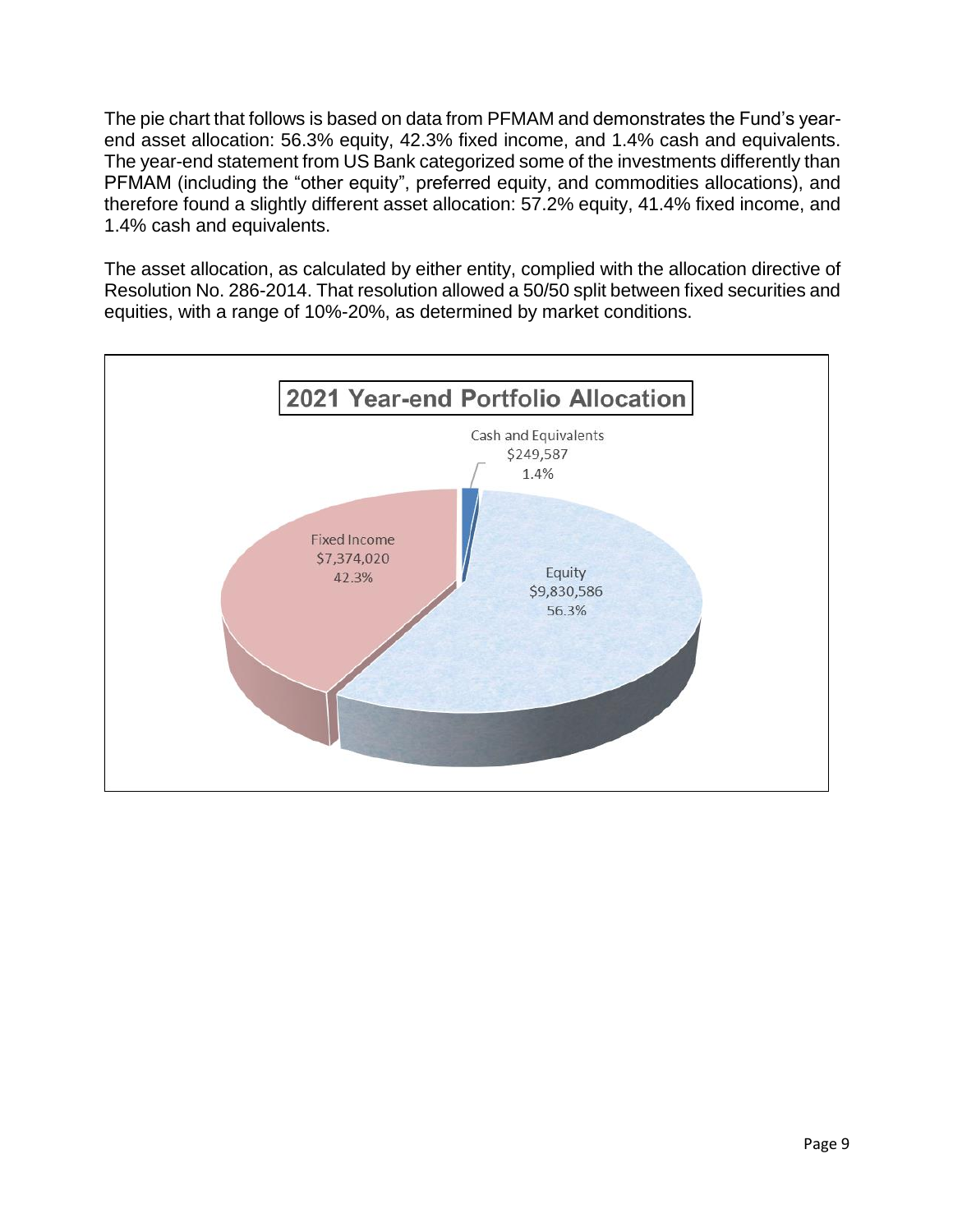#### *Equities (Stocks)*

<span id="page-9-0"></span>PFMAM typically invests in equity mutual funds, rather than individual stocks, in order to provide a diverse equity portfolio and minimize risk exposure in any one company. Investments in Exchange Traded Funds (ETFs) are also based on a pool of investments, and provide more liquidity and flexibility. PFMAM has invested in other equity investments since last year, which provide real estate exposure.

Based on the preceding table from PFMAM, the market value of the Fund's equity investments totaled \$9,830,586 as of December 31, 2021, representing 56.32% of the Fund's total market value. This amount is comprised of \$6,012,404 (34.45%) in domestic equities, \$2,977,894 (17.06%) in international equities, and \$840,288 (4.81%) in other equities. The performance of the Fund's equity investments ranged between -5.1% (emerging markets) and 42.47% (realty shares) in 2021. Two of the Fund's three domestic equity investments and three of the Fund's six international equity investments exceeded industry benchmarks. The three "other equity" investments underperformed industry benchmarks.

#### *Fixed Income (Bonds)*

<span id="page-9-1"></span>Fixed income investments allow for diversification of the Fund's assets, providing income but minimal capital appreciation. Investments in bond funds, as opposed to individual bonds, should decrease some of the risk inherent in fixed income investments. The yearend market value of the portfolio's bond mutual funds was \$7,374,020 representing 42.25% of the Fund's total market value. The performance of the Fund's bond investments ranged between -2.30% (MFS Emerging Markets Debt) and 33.48% (PIMCO Commodity Real Return Strategy) in 2021. Five of the ten fixed income investments exceeded industry benchmarks; one performed at the benchmark, and four underperformed.

Resolution No. 387-2011 restricts bond investments to bonds Ba and above, while maintaining an overall average quality rating for bond investments of AA or above. It directs the Fund's investment manager to make every effort to the extent practical, prudent and appropriate, to select commingled (or pooled) funds and/or mutual funds that have investment objectives and policies that are consistent with the Fund's investment management objectives and policies. This legislation structures the Fund's bond portfolio to provide income that is consistent with a reasonable level of risk.

#### *Cash & Cash Equivalents*

<span id="page-9-2"></span>Cash equivalents are short-term investments and money market fund investments that can be readily converted to cash and provide additional income. The Fund is invested in the First American Government Obligation Fund, which has an investment strategy that seeks to provide maximum current income consistent with the preservation of capital and maintenance of liquidity. The fund primarily invests in short-term U.S. government securities and repurchase agreements secured by U.S. government securities. The 2021 year-end market value of cash equivalents was \$249,587 and represents 1.43% of the Fund's total market value.

#### *Capital Gains/Losses*

<span id="page-9-3"></span>The Fund's 2021 year-end market value included \$826,583 in realized capital gains.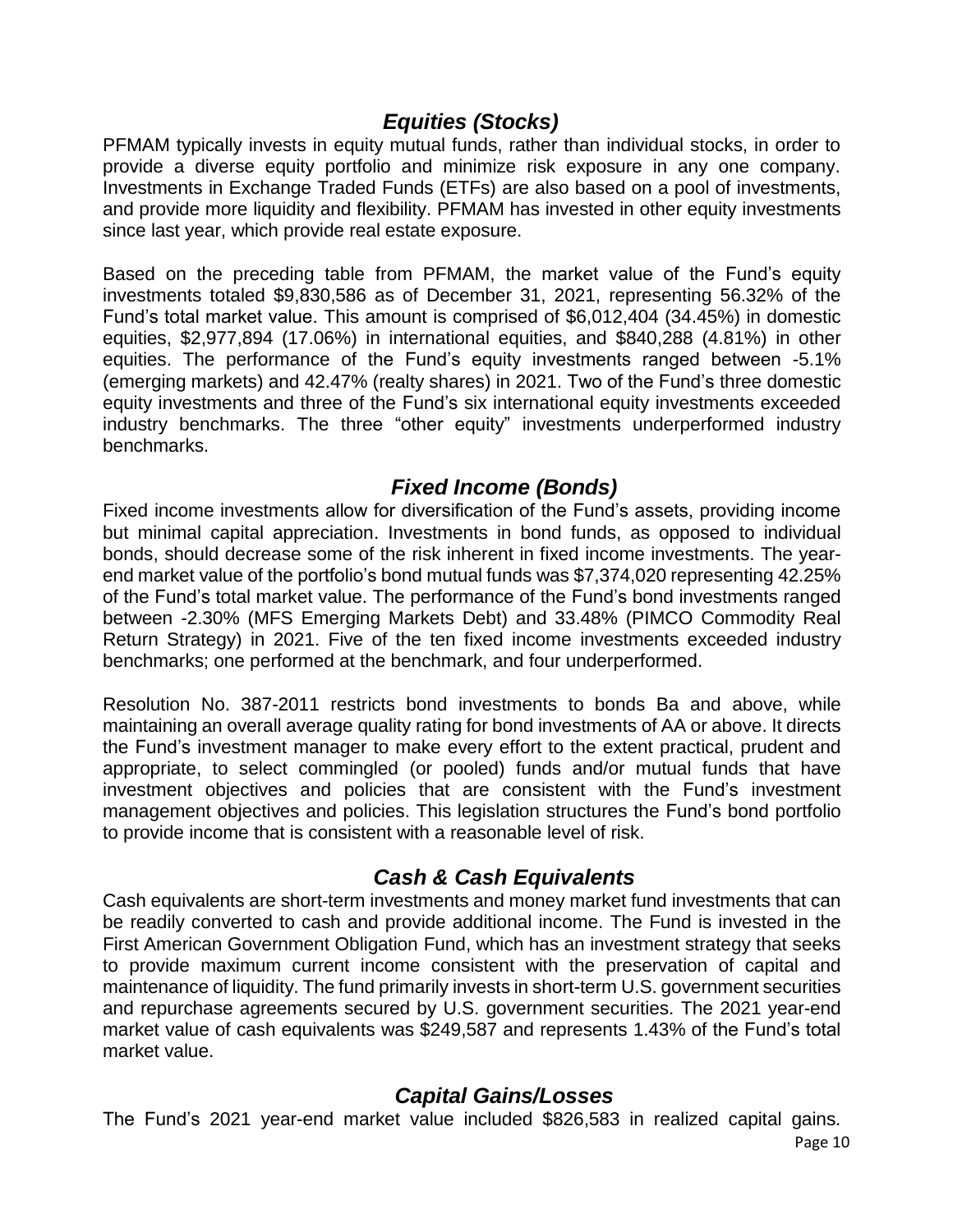Additionally, it included \$3,652,519 in unrealized capital gains, which is the difference between the year-end market value of the Fund, \$17,454,189, and its year-end book value, \$13,801,670. The change in unrealized gains compared to year-end 2020 was \$482,016.

| <b>2021 Endowment Trust Fund Summary</b>            |              |  |  |
|-----------------------------------------------------|--------------|--|--|
| Beginning Market Value, as of December 31, 2020     | \$16,303,104 |  |  |
| <b>Investment Activity</b>                          |              |  |  |
| Interest                                            | \$62         |  |  |
| <b>Dividends</b>                                    | \$379,078    |  |  |
| <b>Realized Gain/Loss</b>                           | \$826,583    |  |  |
| Change in Unrealized Gain/Loss                      | \$482,016    |  |  |
| Plan Expenses (Investment Advisory and Admin. Fees) |              |  |  |
| Paid to PFM                                         | (\$68,245)   |  |  |
| Paid to US Bank                                     | (\$4,409)    |  |  |
| <b>Disbursed to Vanderbilt</b>                      | (\$464,000)  |  |  |
| Ending Market Value, as of December 31, 2021        | \$17,454,189 |  |  |
| 2021 Net Increase in Market Value                   | \$1,151,085  |  |  |

In 1993, the Legislature authorized the use of capital gains to pay for one-half of the investment management fees (Resolution No. 682-1993). A representative from U.S. Bank indicated that they follow a standing letter of direction to transfer dividends and interest to the income account, while capital gains are re-invested. Dividends and interest totaled \$379,140 in 2021, \$375,895 from the main account and \$3,245 from the income account). The PFMAM account representative notes that funds in the income account are also invested and can have their own capital gains (or losses). Typically, half of the account fees (PFMAM advisory fees and U.S. Bank custodial fees) are paid out of the main account and half are paid out of the income sub-account.

## **Remittances to the Museum**

<span id="page-10-0"></span>The Museum began receiving an allocation of Suffolk County Hotel Motel Tax revenue in May 2010, per Local Law 34-2009, which reduced its reliance on distributions of capital gains from the endowment. During the past eleven years, the Museum has not received guaranteed annual payments from the endowment. Instead, funds have been requested by the Museum and approved by the Legislature's Presiding Officer on a case-by-case basis. The Museum received a disbursement of \$464,000 from the endowment in 2021. It included \$164,000 (in two installments of \$96,000 and \$68,000) for repairs and upgrades to the property-wide security system, and \$300,000 for operating expenses as the Museum faced pandemic-related closures, cancellations, and capacity restrictions at its revenue-producing planetarium.

Although Museum revenue was adversely impacted by the COVID-19 pandemic, higher than anticipated revenue from donations and gifts, special events, and funds distributed through Suffolk County resulted in the receipt of \$244,095 more 2021 revenue than the Museum had budgeted, and less need to rely on funds from the endowment. Expenditures were also higher than budgeted, but total revenues still surpassed total expenses in 2021.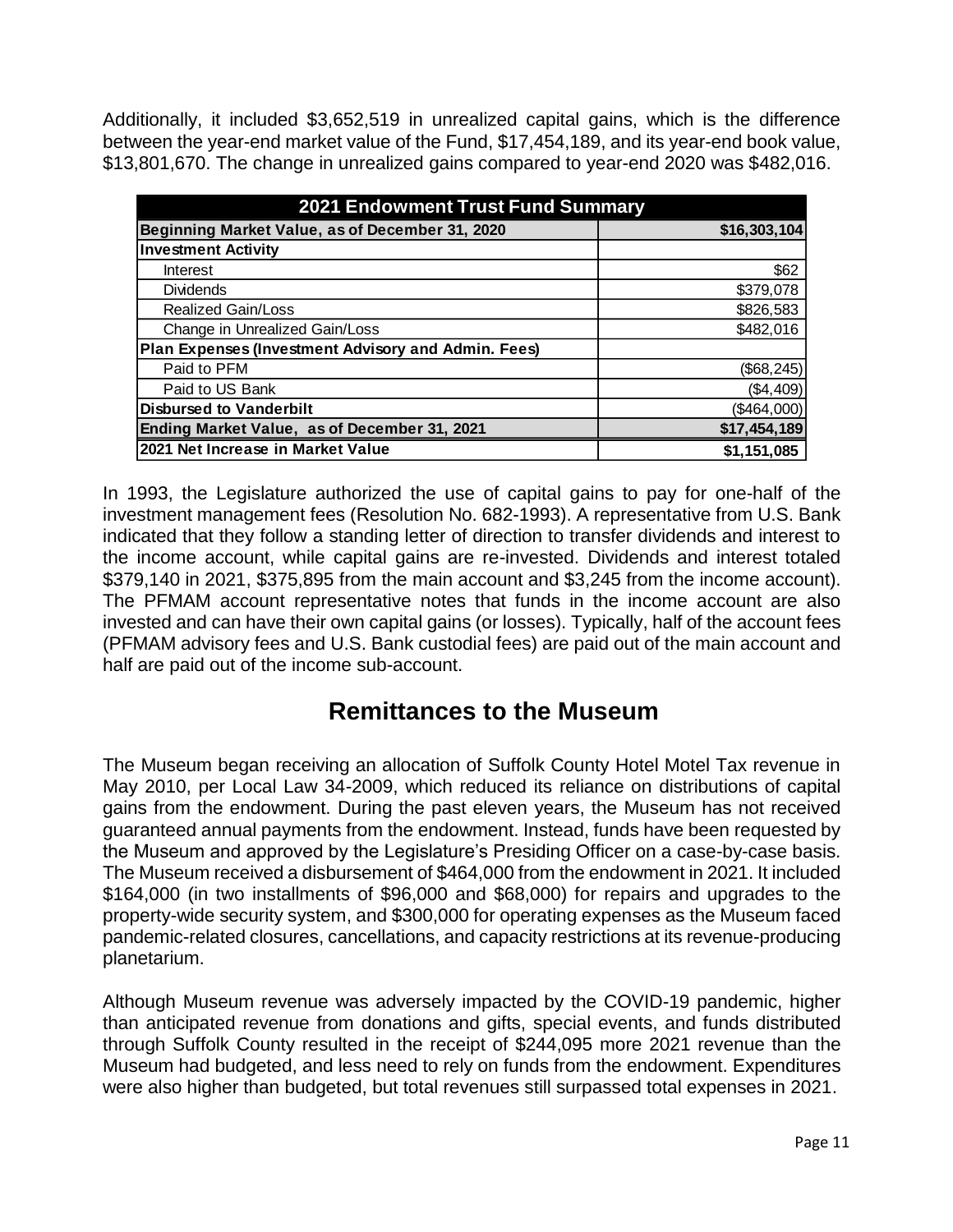The 2021 unaudited Treasurer's Report provided by the Vanderbilt Museum includes 2021 year-end revenues of \$3.1 million, which exceeded year-end operating expenses (\$2.9 million) by \$0.2 million. Funds from Suffolk County accounted for more than \$1.2 million (39.1%) of 2021 Museum revenue, and were \$300,000 more than had been included in the Museum's business plan. The unplanned increase was due to the County's receipt of American Rescue Plan (ARP) funding for the Museum. The increase in County revenue allowed the Museum to decrease the amount of revenue it required from the endowment by nearly \$300,000 (from \$763,851 budgeted to \$464,000 actual). The \$464,000 disbursement from the endowment accounted for approximately 14.8% of the Museum's 2021 income, and admissions revenue accounted for 14.7%.

Suffolk County funding to support the Museum's operating budget has typically been derived solely from a portion of the County's Hotel Motel Tax receipts. The Suffolk County 2021 Adopted Operating Budget included \$899,370 in Hotel Motel Tax funding, based on a 9.4% allocation of the tax. However, Resolution No. 204-2021 accepted American Rescue Plan funding and allocated \$326,632 of it to the Hotel Motel Tax Fund for the Vanderbilt Museum. This resulted in revenue of \$1,226,002 from the Hotel Motel Tax Fund in 2021. See Appendix A at the end of this report for more detail on County support for the Vanderbilt Museum through the Hotel Motel Tax.

The County's 2022 Adopted Operating Budget created the new Vanderbilt Enterprise Fund (757), which was established by Resolution No. 976-2020. The intent was to provide a dedicated funding source for capital improvements at the Museum or to reimburse the County for debt service attributed to the Museum's capital projects after the effective date of the law. Beginning January 1, 2022, and continuing each year thereafter, the Vanderbilt Enterprise Fund will receive an annual disbursement of 2% of the market value of the Museum's endowment, provided the disbursement does not pierce the \$8.2 million corpus of the endowment. This resolution was not effective in 2021; the first distribution of 2% from the endowment will be in 2022. The Museum will still be able to request additional annual withdrawals based on its operational needs.

Procedurally, the market value of the endowment on June 30th will be used to determine the amount of the transfer to Fund 757 in the subsequent year, so that it can be included in the County's Adopted Operating Budget for the following year. Once the funds have been transferred from the endowment to Fund 757, Audit and Control will effectuate the budgeted amount of the transfer from Fund 757 to the General Fund for debt service related to capital improvements at the Museum. The 2% transfer to the Vanderbilt Enterprise Fund and other disbursements from the endowment are typically made upon request by the Museum and approval by the Presiding Officer. The use of monies in the Fund are contingent upon approval of the Museum's Board of Trustees and an approved Legislative appropriating resolution for either capital improvements at the Museum or to reduce debt incurred by the Museum.

## **PFMAM Market Analysis**

<span id="page-11-0"></span>On March 25, 2022, PFMAM used 2022 capital market assumptions (CMAs) to perform a market analysis. The analysis assumed beginning assets of \$16 million, the approximate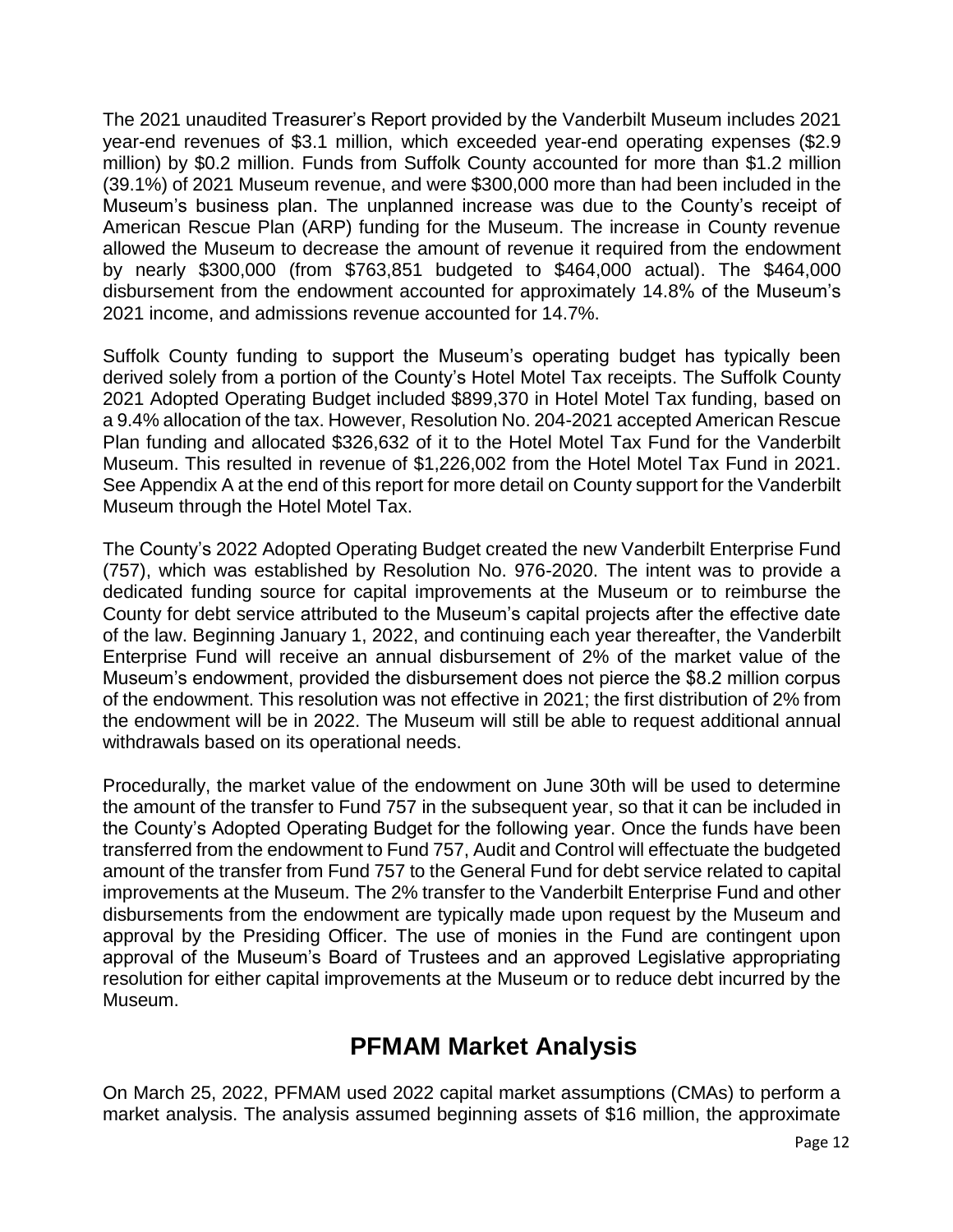value of the account after market downturns in early 2022 and the 2022 disbursement of \$336,919 to the Vanderbilt Enterprise Fund per Resolution No. 976-2020.

Assuming a 50% equity/50% fixed income allocation, the expected annualized return was 4.1% using intermediate-term (5-year) CMAs and 6.2% using long-term (30-year) CMAs, but results will vary depending on actual financial market conditions. These annualized returns are slightly less than the 4.3% intermediate and 6.9% long-term median returns that had been projected in the October 2020 PFMAM memo. At that time, PFMAM stated that an annual spending rate of 3%-4% would be conservative.

Continuing the 2022 analysis, PFMAM then compared the effects of 2% and 4% annual withdrawals on projected account values over 5-year and 30-year terms. The account value was projected at \$17.7 million after five years with a 2% annual withdrawal and at \$16 million after five years with a 4% annual withdrawal (negligible change from starting value). The account value was projected at \$53 million after 30 years with a 2% annual withdrawal and at \$28.5 million after 30 years with a 4% annual withdrawal.

Those projected returns are mid-points, and there can be considerable volatility in market conditions in any one year. Considering the Fund's investment objective of income and capital growth, we caution the Museum that it would be prudent at this time to limit total annual withdrawals to 3% (2% for the Vanderbilt Enterprise Fund plus 1% for other Museum needs).

## **Investment Management**

#### *Investment Objectives and Policies*

<span id="page-12-1"></span><span id="page-12-0"></span>The Fund's investment objectives are to preserve the principal corpus of the Fund (\$8.2 million), maintain a high level of income that is steady and predictable, and provide for future growth of income through long-term capital growth. The Fund's investment policies are guided by the following two resolutions:

- Resolution No. 286-2014
	- $\circ$  Modified the investment quidelines to allow a 50/50 split between fixed securities (bonds) and equities (stocks) to range between 10-20% of the 50/50 split, as determined by market conditions. This provides the investment advisor the flexibility needed to preserve principal, produce a reasonable level of current income, and provide for future growth of income through capital growth, depending on current market conditions.
- Resolution No. 387-2011
	- $\circ$  Adopted an investment management policy that restricts bond investments to bonds Ba and above, while maintaining an overall average quality rating for the bond investments of AA or above. It directed the Fund's investment manager to make every effort to select commingled funds and/or mutual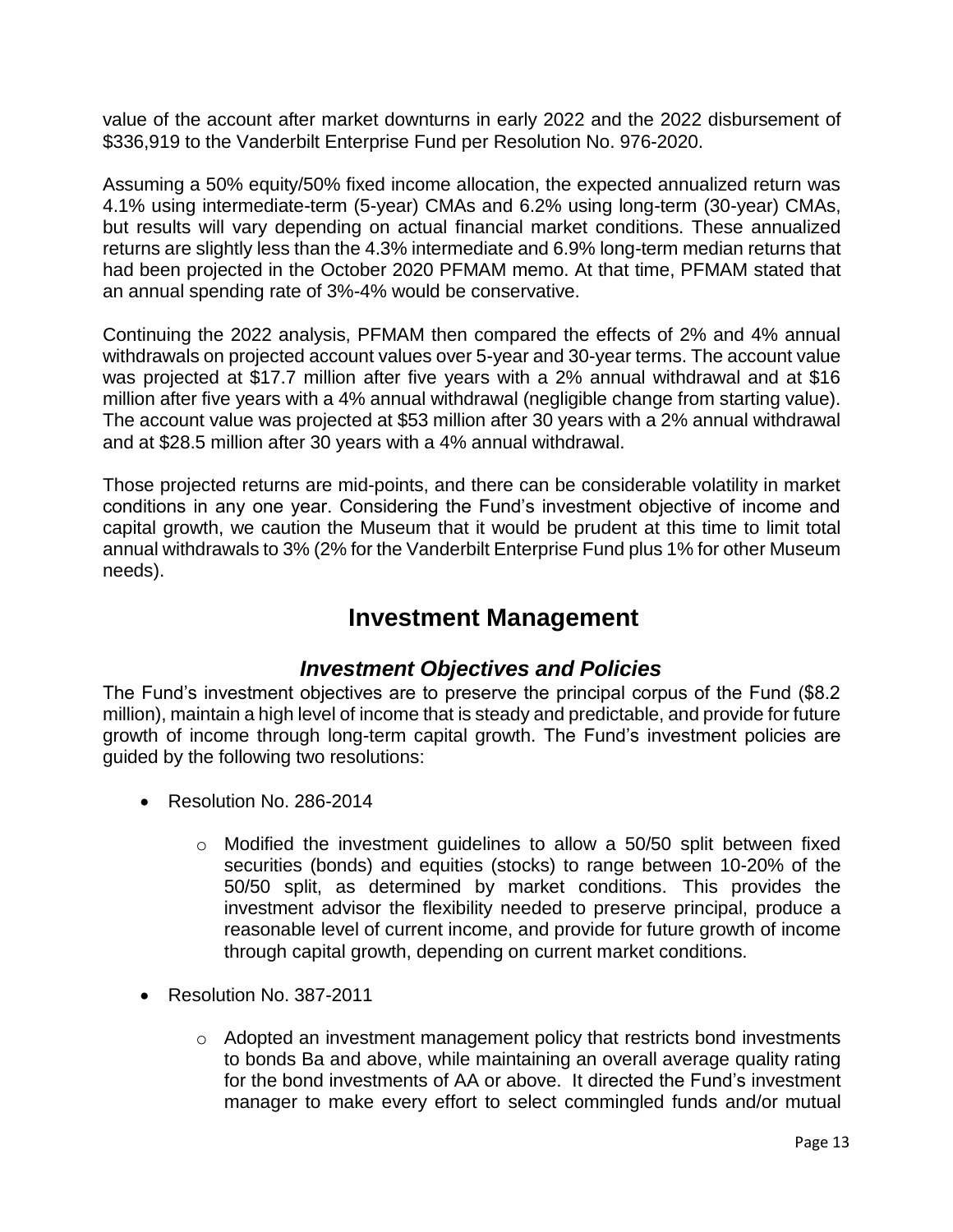funds that have investment objectives and policies that are consistent with the Fund's investment management objectives and policies.

- $\circ$  Given the nature of commingled funds and mutual funds, it is recognized that there may be deviations between the Fund's investment management policy and the objectives of the Fund's pooled vehicles. Further, a pooled fund or mutual fund will not be included in the Fund's portfolio unless it complies with the Investment Company Act of 1940, as amended through P.L. 111-257, diversification requirement.
- o Authorized the Vanderbilt Museum Trust Fund's investment manager to utilize a total return concept, meaning investing for a comprehensive return, including interest and dividends earned on stocks and bonds, plus realized and unrealized gains and losses.

PFMAM continues to recommend that the County adopt a more formal Investment Policy Statement (IPS) for governance of the Fund. The IPS would guide management and administration of the portfolio across varying market and economic environments and would outline standards of accountability in areas such as investment objectives, selection of investment managers, and control procedures.

## **Investment Management Contract and Advisory Fees**

<span id="page-13-0"></span>PFM Asset Management LLC (PFMAM) is the Fund's investment advisor and U.S. Bank National Association is the custodian of the Fund's assets, independent of the Fund's investment manager.

The annual fee for PFMAM's services is based on net assets under its management and is determined on a monthly basis, as defined in the investment advisory fee schedule. The next two tables show the fees for both the 2016 contract, which will apply through July 29, 2021, and the December 2021 contract, which will apply the new, lower rates retroactively from July 30, 2021, through July 29, 2024.

| <b>PFMAM Investment Advisory Fee Schedule as of Contract Executed January 29, 2016</b> |       |  |  |
|----------------------------------------------------------------------------------------|-------|--|--|
| First \$10 million in net assets                                                       | 0.45% |  |  |
| Next \$10 million in net assets                                                        | 0.35% |  |  |
| Next \$30 million in net assets                                                        | 0.25% |  |  |
| Next \$50 million in net assets                                                        | 0.20% |  |  |

**PFMAM Investment Advisory Fee Schedule as of Contract executed December 14, 2021 (retroactive from July 30, 2021 through July 29, 2024).** 

| <b>IFirst \$25 million in net assets</b>                         | $0.30\%$ |
|------------------------------------------------------------------|----------|
| Over \$25 million in net assets                                  | 0.15%    |
| Minimum annual fee, to be applied in equal monthly installments. | \$25,000 |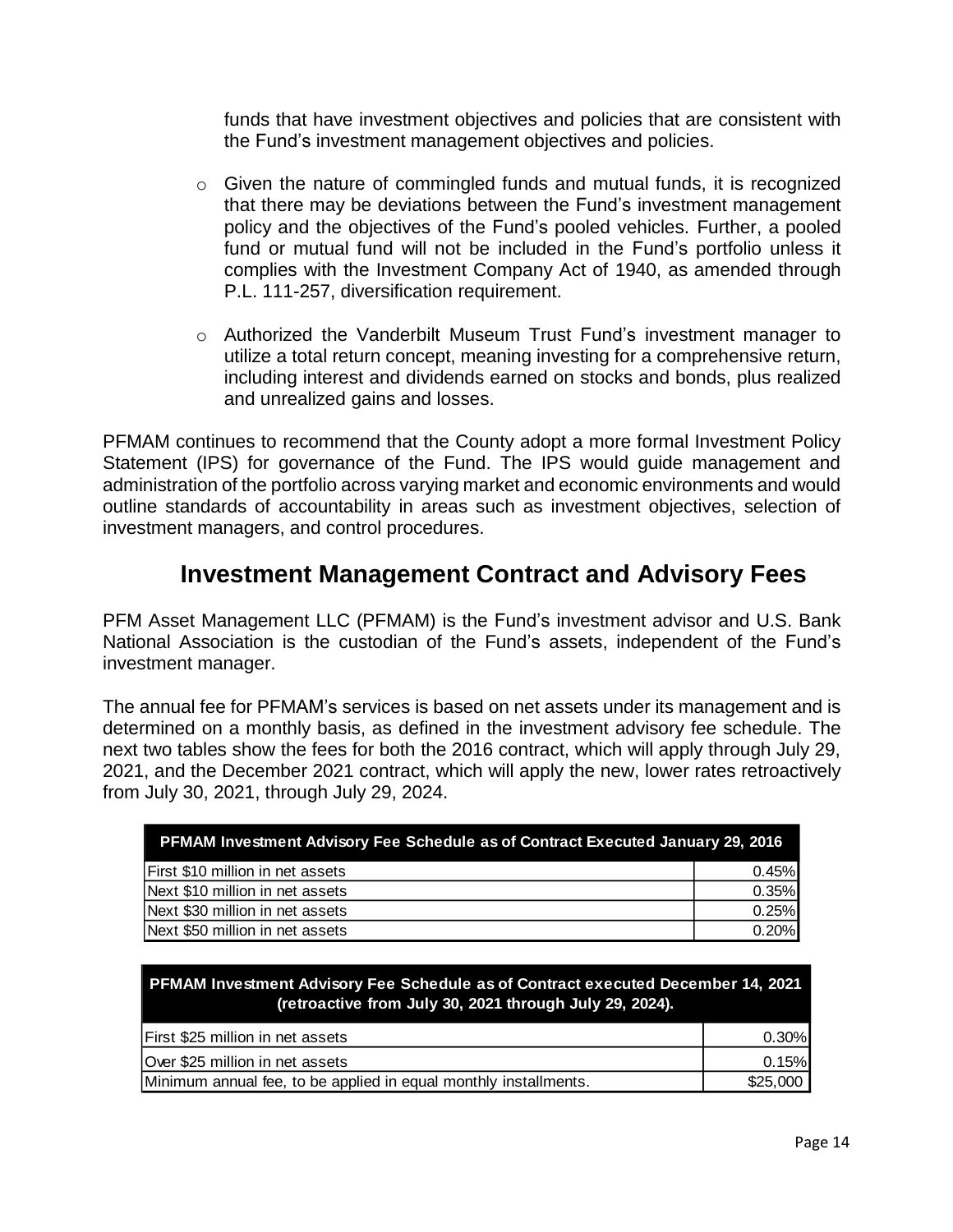PFMAM has been the fund's investment advisor since April 21, 2010, after being selected through a Request for Proposals (RFP) process. After various renewals, extensions, and subsequent RFPs in 2016 and 2021, PFMAM was again selected as the investment advisor. On December 14, 2021, the County executed a signed contract with PFMAM, with a new fee schedule, and a term retroactive from July 30, 2021 through July 29, 2024. Fees for the latter half of 2021 will be retroactively adjusted to the new terms and the resulting credit of approximately \$7,740 will be applied on 2022 invoices. For additional detail on the PFMAM contract history, see Appendix A, at the end of this report.

U.S. Bank still operates under the Custody Agreement that was executed in July 2010 and which remains in effect until terminated by either U.S. Bank or the Legislature, providing that a written notice thirty days in advance of the termination date is received. Fees are charged according to the schedule that follows.

| U.S. Bank Custody Fee Schedule for PFM Asset Management LLC Managed and<br><b>Advised Accounts Program</b> |                            |  |  |  |  |
|------------------------------------------------------------------------------------------------------------|----------------------------|--|--|--|--|
| <b>Domestic Administrative Fee</b>                                                                         |                            |  |  |  |  |
| First \$100MM Market Value                                                                                 | 2.5 basis points* annually |  |  |  |  |
| Remaining Market Value<br>1.5 basis points annually                                                        |                            |  |  |  |  |
| <b>Portfolio Transaction Fees</b>                                                                          |                            |  |  |  |  |
| Book Entry Transactions - DTC or Fed                                                                       | \$7.50                     |  |  |  |  |
| <b>Physical Transactions</b>                                                                               | \$7.50                     |  |  |  |  |
| Wire Transactions                                                                                          | \$7.50                     |  |  |  |  |
| Benefit Payment Transaction Fees (if applicable)                                                           |                            |  |  |  |  |
| Checks - Recurring Distributions                                                                           | \$2.50                     |  |  |  |  |
| Wires                                                                                                      | \$10.00                    |  |  |  |  |
| ACH (with advice)                                                                                          | \$2.00                     |  |  |  |  |
| ACH (without advice)                                                                                       | \$1.50                     |  |  |  |  |
| Lump Sum Distributions<br>\$15.00                                                                          |                            |  |  |  |  |
| Other                                                                                                      |                            |  |  |  |  |
| TrustNow or TrustNow Essentials (on-line)                                                                  | \$0.00                     |  |  |  |  |
| TrustNow Customized (separately bid)                                                                       | \$0.00                     |  |  |  |  |
| Performance Measurement (optional)<br>\$250.00                                                             |                            |  |  |  |  |
| Out-of-Pocket Expenses                                                                                     |                            |  |  |  |  |
| The only out-of-pocket expenses charged to your account will be shipping fees or transfer fees.            |                            |  |  |  |  |
| Note:* A basis point is a unit that is equal to 1/100th of a percentage point (the unit for the arithmetic |                            |  |  |  |  |
| difference of two percentages).                                                                            |                            |  |  |  |  |

In 2021, a total of \$72,654 was paid in advisory fees to PFMAM (\$68,245) and custodial fees to U.S. Bank (\$4,409). Resolution No. 682-1993 authorized the use of capital gains to pay 50% of the investment management fees. Therefore, 50% of the fees are paid from the principal account and 50% are paid from the income account.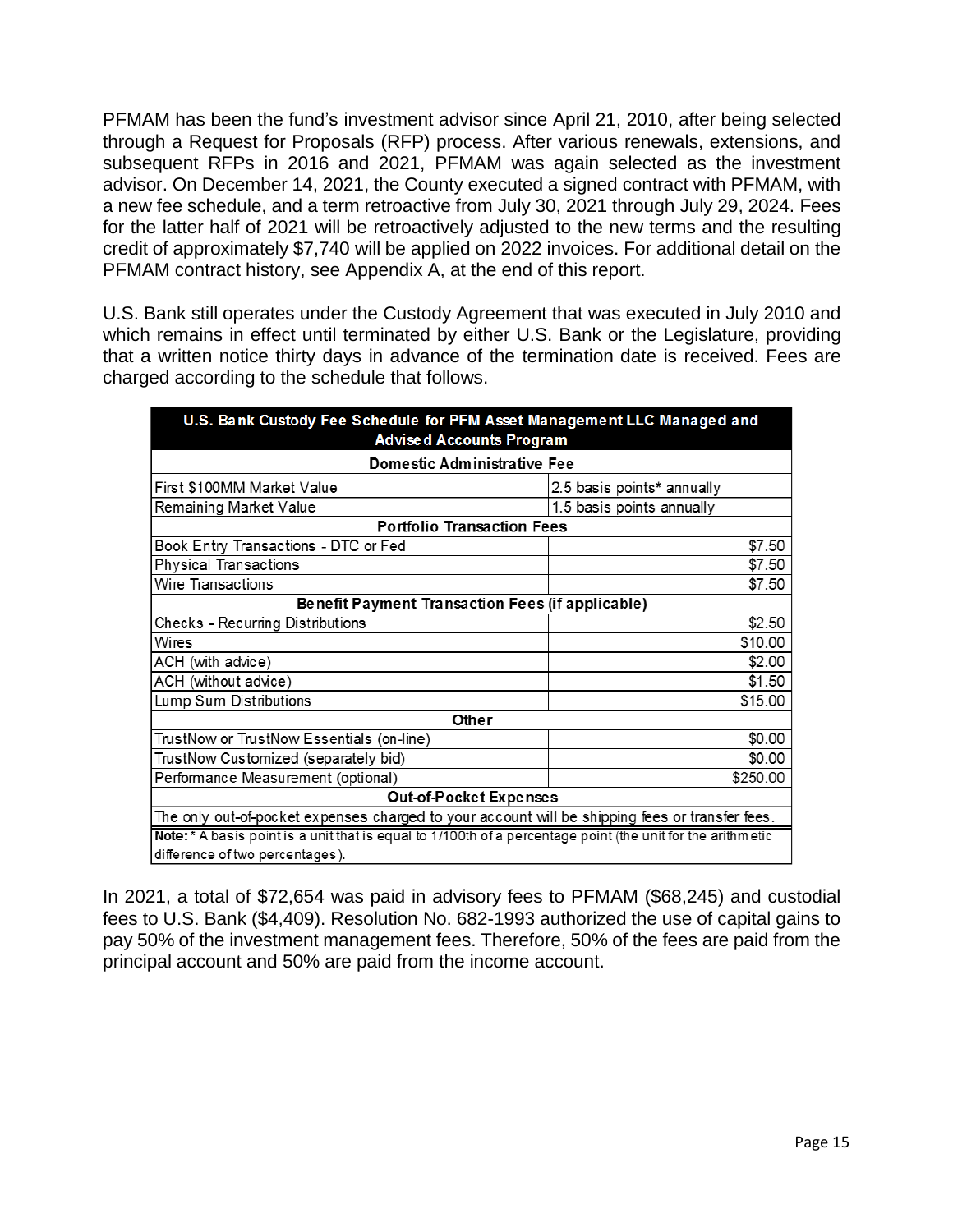## **Appendix A**

#### *Historical Information Summary*

<span id="page-15-1"></span><span id="page-15-0"></span>In his last will and testament, William Kissam Vanderbilt II (1878-1944), bequeathed his estate in Centerport, together with its real property, furnishings, exhibits, and works of art, artifacts, memorabilia and certain moneys to either the State of New York, County of Suffolk, or Town of Huntington. His desire was for his estate to become a public park and museum, devoted in perpetuity to the use, education and enjoyment of the public.

By resolution duly adopted on the 30th day of August 1948, the Board of Supervisors, acting for Suffolk County, accepted the offer. The terms of the deed were signed August 3, 1949, and the estate was opened as a public museum in July 1950. The Vanderbilt Planetarium was erected in 1971, for less than one million dollars, and was paid for from the Endowment Trust Fund. Local Law No. 35-1986, designated and renamed the museum "Suffolk County Vanderbilt Museum".

The Suffolk County Vanderbilt Museum Commission evolved from the former Suffolk County Park Commission, which was established by resolution of the Board of Supervisors on June 27, 1949, and enlarged by resolution of the Board of Supervisors on December 28, 1959. The Commission is responsible for the management and control of the Suffolk County Vanderbilt Museum, pursuant to Local Law No. 1-1966. The Commission's Board of Trustees<sup>[1](#page-15-2)</sup> has sole control over the development, maintenance and operation of the Suffolk County Vanderbilt Museum and Planetarium and related programs and activities, subject only to the contractual conditions under which the County accepted the Vanderbilt bequest. The employees of the Museum are not employees of Suffolk County; they are employees of a privately endowed institution. The Suffolk County Legislature appoints fifteen members to the Commission for four-year terms of office to govern the Vanderbilt Museum.

The Legislature has the sole power and control over Museum property and the distribution of Trust Funds for its operation, subject only to the contractual conditions under which the County accepted the Vanderbilt bequest. Mr. Vanderbilt's bequest included \$2 million to establish an endowment fund for the maintenance and care of the estate. In 1973, the Fund had an additional bequest of \$6.2 million from the estate of Muriel Vanderbilt Adams, William K. Vanderbilt's daughter, raising the corpus of the Fund to \$8.2 million. Distributions from the Fund have paid a portion of the Museum's maintenance and operating expenses. One of the Fund's investment objectives is to preserve the principal corpus of the Fund (\$8.2 million). Thus far, the Fund has met this investment objective and its current market value has not declined below its historical dollar value<sup>2</sup>.

<span id="page-15-2"></span> $^{1}$  On July 15, 1949, the Board of Regents of The University of the State of New York granted a charter pursuant to Section 216 of the Education Law of the State of New York to the Vanderbilt Museum. Therefore, the Board of Trustees of the Vanderbilt Museum is an institution incorporated by the Board of Regents of The University of the State of New York.

 $^{\text{2}}$  "Historic dollar value" means the aggregate fair value in dollars of an endowment fund at the time it became an endowment fund. It also includes each subsequent donation to the fund at the time it is made.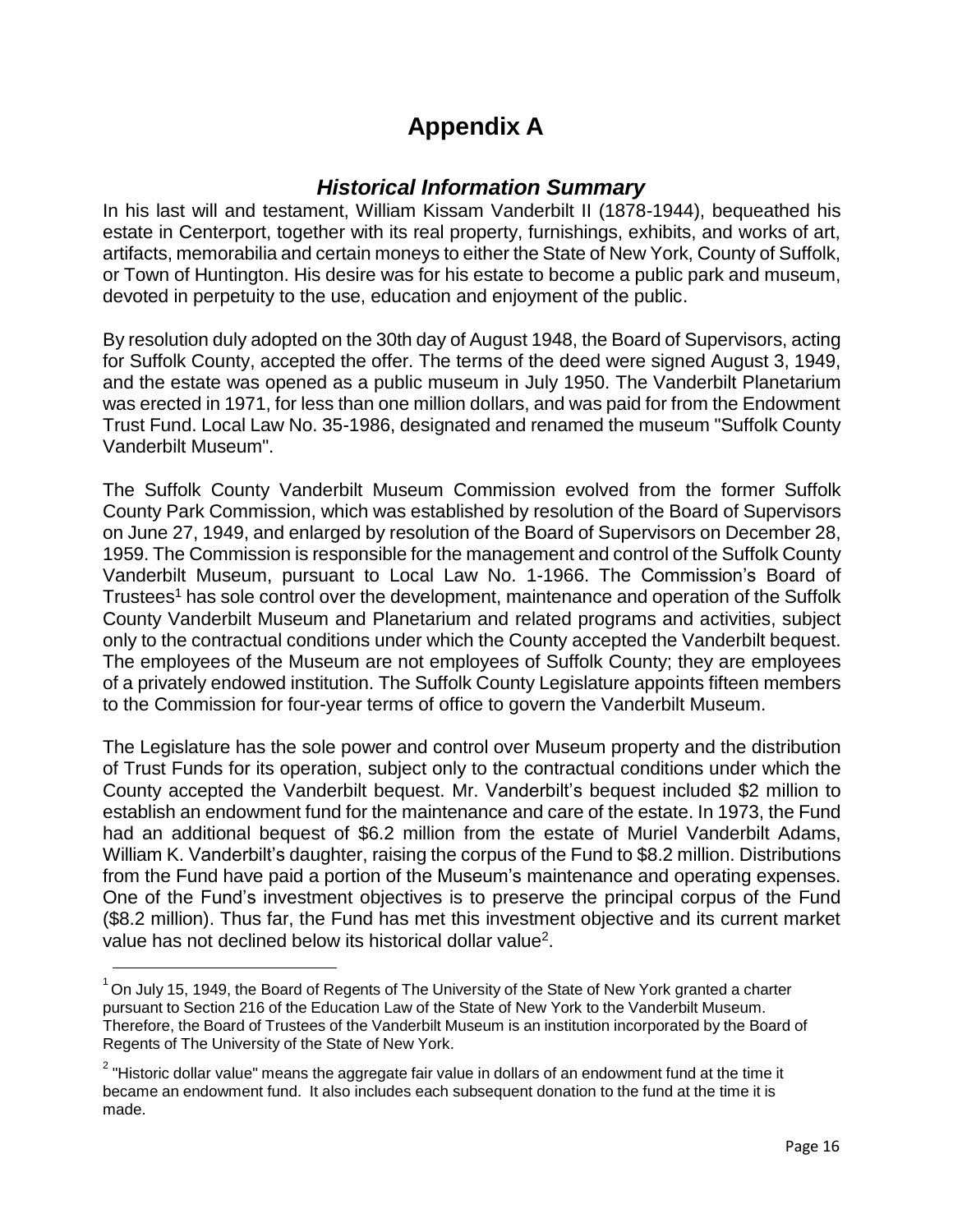Resolution No. 682-1993 authorized the use of capital gains to pay for one-half of the investment management fees.

Resolution No. 933-1994 permitted the Fund's Investment Advisor to utilize a total return concept to provide a fixed annual income of \$1,000,000, as requested by the Museum. A total return concept involves investing for a comprehensive return, including interest and dividends earned on stocks and bonds, plus realized and unrealized gains and losses. The resolution also authorized the use of realized capital gains in the Trust Fund for cash flow purposes only, with any unused funds from said realized gains to be returned to the Trust Fund for reinvestment.

The authorization was increased to \$1.2 million by the adoption of Resolution No. 656-2000, and subsequently extended by Resolution Nos. 196-2002, 1251-2002, 1177-2003, 1372- 2004, 1306-2005, 1477-2006, and 1266-2007. Resolution No. 1266-2007 extended the authorization to December 31, 2008, subject to the condition that distribution from realized capital gains be limited to a maximum of the realized capital gains less trust management fees paid from capital gains. The Legislature did not extend this authorization for 2009, as the market value of the Fund could not support a \$1.2 million distribution. During 2009, Procedural Motion No. 3-2009 authorized the remittance of \$45,500 to the Museum from the Endowment Fund.

Historically, the Museum has not received funds from the County's General Fund operating budget, with the exception of 2009, when a transfer of up to \$800,000 was authorized by Resolution No. 870-2008, dependent on the Museum's cash flow needs. The Museum received \$705,094 from the General Fund in 2009, or \$94,906 less than had been authorized. The County's General Fund also assumed all debt service for the Museum's capital projects in the past.

Resolution No. 805-2009 adopted Local Law 34-2009, which reauthorized the Hotel Motel Tax, increased the rate from 0.75% to 3%, and included a new allocation for Accredited Museums, intended for the Vanderbilt Museum. The legislation provided a 10% allocation to the Museum, with the option of decreasing the Museum's allocation by one percent each fiscal year, beginning in 2011, to an amount not less than 5% of all revenues collected. The Legislature first exercised its option to modify the Museum's allocation in the 2015 Operating Budget.

The Hotel Motel tax legislation was subsequently extended and reauthorized by Local Law Nos. 39-2015, 25-2017, and 51-2020, and was updated by Local Law No. 5-2016. The 3% tax rate and the statutory distribution of revenue from the tax remained unchanged through December 31, 2023.

The Suffolk County 2021 Adopted Operating Budget included \$899,370 in Hotel Motel Tax revenue for the Vanderbilt Museum. However, the 2021 Estimate for revenue from the Hotel Motel Tax Fund is \$1,226,002 due to the receipt of American Rescue Plan (ARP) funding. Resolution No. 204-2021 allocated a \$326,632 portion of the ARP funding to the Hotel Motel Tax Fund for the Vanderbilt Museum. ARP funding is not included in the calculation of percent of Hotel Motel Tax allocated to the Museum.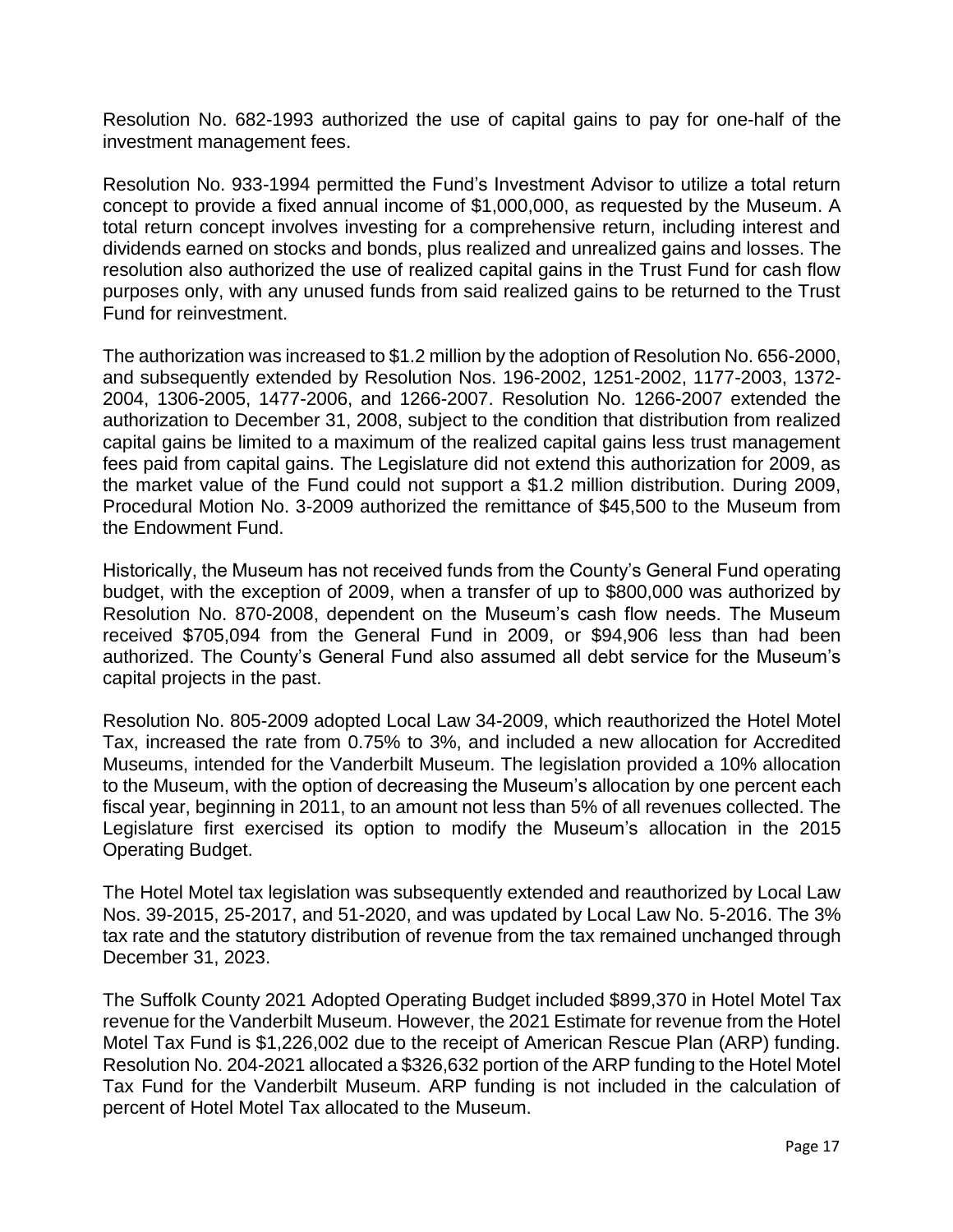The following table demonstrates Hotel Motel Tax funding for the Vanderbilt Museum as included in the 2010-2022 Operating Budgets.

| <b>Hotel Motel Tax to Vanderbilt</b>                                                       |                                       |                      |  |  |
|--------------------------------------------------------------------------------------------|---------------------------------------|----------------------|--|--|
| Year                                                                                       | <b>Amount</b>                         | % of Hotel Motel Tax |  |  |
| 2010                                                                                       | \$692,498                             | 10%                  |  |  |
| 2011                                                                                       | \$705,097                             | 10%                  |  |  |
| 2012                                                                                       | \$726,499                             | 10%                  |  |  |
| 2013                                                                                       | \$930,140                             | 10%                  |  |  |
| 2014                                                                                       | \$1,028,370                           | 10%                  |  |  |
| 2015                                                                                       | \$878,544                             | 9.5%                 |  |  |
| 2016                                                                                       | \$873,954                             | 9%                   |  |  |
| 2017                                                                                       | \$1,049,530                           | 9.5%                 |  |  |
| 2018                                                                                       | \$1,158,127                           | 9.0%                 |  |  |
| 2019                                                                                       | \$1,143,087                           | 9.3%                 |  |  |
| 2020                                                                                       | \$892,204                             | 9.4%                 |  |  |
|                                                                                            | \$899,370 Adopted                     |                      |  |  |
| 2021*                                                                                      | (Plus \$326,632 in ARP funding equals | 9.4%                 |  |  |
|                                                                                            | the 2021 Estimate of \$1,226,002)     |                      |  |  |
| 2022 Adopted                                                                               | \$1,209,909                           | 9.6%                 |  |  |
| *Resolution No. 204-2021 accepted American Rescue Plan funding and allocated \$326,632     |                                       |                      |  |  |
| to the Hotel Motel Tax Fund for the Vanderbilt Museum, resulting in a 2021 Estimate of     |                                       |                      |  |  |
| \$1,226,002 from the Hotel Motel Tax Fund. However, the ARP funding is not included in the |                                       |                      |  |  |
| calculation of the percent Hotel Motel Tax allocated to the Museum.                        |                                       |                      |  |  |

Resolution No. 976-2020, approved December 28, 2020, established the Vanderbilt Museum Enterprise Fund ("the Fund"). This legislation provided a dedicated funding source for capital improvements at the Museum, or for the payment of debt attributed to the Museum's capital projects after the effective date of the law. Beginning January 1, 2022, and continuing each year thereafter, the Fund will receive an annual disbursement of 2% of the market value of the Museum's endowment, provided the disbursement does not pierce the \$8.2 million corpus of the endowment. The use of monies in the Fund will be contingent upon approval of the Museum's Board of Trustees and an approved Legislative appropriating resolution for either capital improvements at the Museum or to reduce debt incurred by the Museum after the formation of the Enterprise Fund. The Museum is still able to request additional funding from the endowment to meet its other needs.

The current investment advisor, PFMAM (previously known as PFM), was first selected in 2010 through a Request for Expressions of Interest (RFEI) and Request for Proposals (RFP) process. Procedural Resolution No. 5-2010 retained PFM Asset Management LLC as the investment advisor and U.S. Bank National Association as the custodian of the Suffolk County Vanderbilt Museum's Maintenance Fund. The original 2010 agreement with PFM would have expired, after extensions, on April 21, 2015; however, additional shortterm extensions were approved by the RFP waiver committee to allow for the completion of a new RFP process. Ultimately, PFM was again selected, from nine respondents, and Procedural Motion No. 26-2015 authorized the retention of PFM as the investment advisor and a new fee schedule. A new contract agreement with PFM was executed on January 29, 2016.